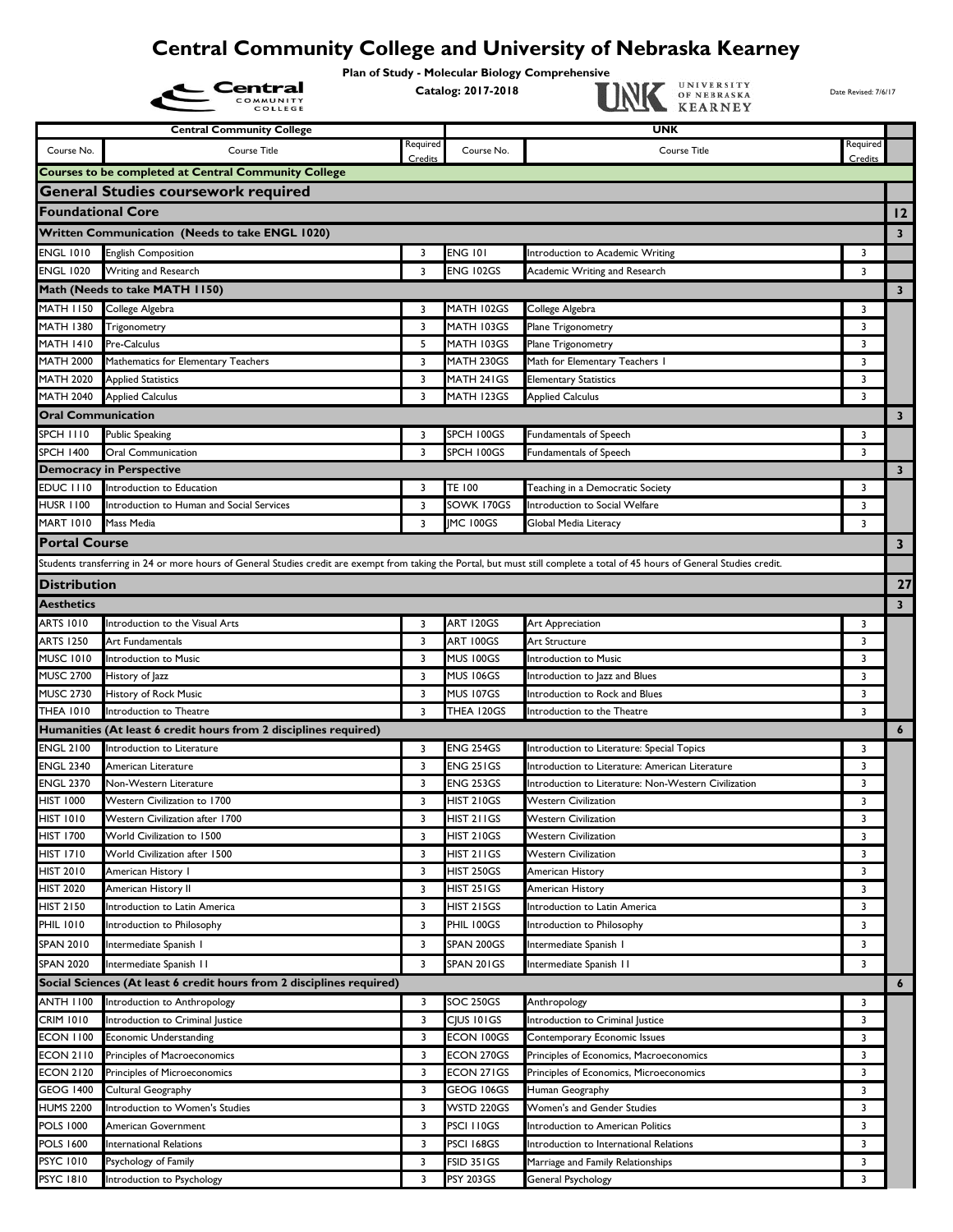|                                                            | <b>Central Community College</b>                                                 |                     |                           | <b>UNK</b>                                                                                                                                               |                          |                         |
|------------------------------------------------------------|----------------------------------------------------------------------------------|---------------------|---------------------------|----------------------------------------------------------------------------------------------------------------------------------------------------------|--------------------------|-------------------------|
| Course No.                                                 | Course Title                                                                     | Required            | Course No.                | <b>Course Title</b>                                                                                                                                      | Required                 |                         |
|                                                            |                                                                                  | Credits             |                           |                                                                                                                                                          | Credits                  |                         |
| <b>PSYC 2890</b>                                           | Developmental Psychology                                                         | 3                   | <b>PSY 230GS</b>          | Human Development                                                                                                                                        | 3                        |                         |
| <b>SOCI 1010</b>                                           | Introduction to Sociology                                                        | 3                   | SOC 100GS                 | Introduction to Sociology                                                                                                                                | 3                        |                         |
| <b>SOIC 2150</b>                                           | Issues of Unity and Diversity                                                    | 3                   | ETHS 101GS                | Introduction to Ethnic Studies                                                                                                                           | 3                        |                         |
| <b>SOCI 2160</b>                                           | Marriage and Family                                                              | 3                   | FSID 351GS                | Marriage and Family Relationships                                                                                                                        | 3                        |                         |
|                                                            | Natural Sciences (Needs to take BIOS 1090 and PHYS 1410)                         |                     |                           |                                                                                                                                                          |                          | 9                       |
| <b>BIOS 1010</b>                                           | General Biology                                                                  | 4                   | <b>BIOL 103GS</b>         | <b>General Biology</b>                                                                                                                                   | 4                        |                         |
| <b>BIOS 1090</b>                                           | General Botany                                                                   | $\overline{4}$      | <b>BIOL 105GS</b>         | <b>Biology I</b>                                                                                                                                         | 4                        |                         |
| <b>BIOS 1120</b>                                           | Principles of Zoology                                                            | 4                   | <b>BIOL 106GS</b>         | <b>Biology II</b>                                                                                                                                        | 4                        |                         |
| <b>BIOS 2490</b>                                           | Principles of Microbiology                                                       | 4                   | BIOL 211GS                | Human Microbiology                                                                                                                                       | 4                        |                         |
| <b>CHEM 1050</b>                                           | <b>Elements of Chemistry</b>                                                     | $\overline{4}$      | CHEM 145GS                | <b>Introductory Chemistry</b>                                                                                                                            | 4                        |                         |
| <b>CHEM 1060</b>                                           | Basics of Organic Chemistry                                                      | $\overline{4}$      | CHEM 150GS                | Introduction to Organic and Biochemistry                                                                                                                 | 4                        |                         |
| CHEM 1090                                                  | <b>General Chemistry</b>                                                         | 4                   | CHEM 160GS                | General Chemistry                                                                                                                                        | 3                        |                         |
|                                                            |                                                                                  |                     | CHEM 160LGS               | General Chemistry Laboratory                                                                                                                             | $\overline{\phantom{a}}$ |                         |
| CHEM 1100                                                  | General Chemistry II                                                             | 4                   | CHEM 161GS                | <b>General Chemistry</b>                                                                                                                                 | 3                        |                         |
|                                                            |                                                                                  |                     | CHEM 161LGS               | General Chemistry Laboratory                                                                                                                             | $\overline{\phantom{a}}$ |                         |
| <b>PHYS 1500</b>                                           | Introduction to Physical Geography with Lab                                      | $\overline{4}$      | GEOG 102GS                | Physical Geography II: The Lithosphere                                                                                                                   | 4                        |                         |
| <b>BIOS 1060</b>                                           | <b>Environmental Science</b>                                                     | 3                   | PHYS 201GS                | Earth Science                                                                                                                                            | 4                        |                         |
| <b>BIOS 1070</b>                                           | <b>Environmental Science Lab</b>                                                 | 1                   |                           |                                                                                                                                                          |                          |                         |
| <b>PHYS 1010</b>                                           | Earth Science                                                                    | 3                   | PHYS 201GS                | Earth Science                                                                                                                                            | $\overline{4}$           |                         |
| <b>PHYS 1100</b>                                           | <b>Physical Science</b>                                                          | 4                   | PHYS 100GS                | <b>Physical Science</b>                                                                                                                                  | 3                        |                         |
|                                                            |                                                                                  |                     | PHYS 100LGS               | Physical Science Laboratory                                                                                                                              |                          |                         |
| <b>PHYS 1410</b>                                           | <b>General Physics I</b>                                                         | 5                   | PHYS 205GS                | General Physics I                                                                                                                                        | $\overline{4}$           |                         |
|                                                            |                                                                                  |                     | PHYS 205LGS               | Physics I Laboratory                                                                                                                                     | $\mathbf{I}$             |                         |
| <b>PHYS 1420</b>                                           | General Physics II                                                               | 5                   | PHYS 206GS<br>PHYS 206LGS | General Physics II                                                                                                                                       | $\overline{4}$           |                         |
| <b>PHYS 2010</b>                                           |                                                                                  |                     | PHYS 209GS                | Physics II Laboratory                                                                                                                                    |                          |                         |
|                                                            | Meteorology: Intro to Atmosphere                                                 | 4                   | PHYS 275GS                | Meteorology                                                                                                                                              | 3<br>4                   |                         |
| PHYS 2110                                                  | General Physics I with Calculus                                                  | 5                   | PHYS 275LGS               | General Physics I (Calculus)<br>General Physics I (Calculus) Laboratory                                                                                  | $\overline{\phantom{a}}$ |                         |
|                                                            |                                                                                  |                     | PHYS 276GS                | General Physics II (Calculus)                                                                                                                            | $\overline{4}$           |                         |
| PHYS 2120                                                  | General Physics II with Calculus                                                 | 5                   | PHYS 276LGS               | General Physics II (Calculus) Laboratory                                                                                                                 | $\overline{\phantom{a}}$ |                         |
|                                                            | <b>Analytical and Quantitative Thought</b>                                       |                     |                           |                                                                                                                                                          |                          | $\mathbf 0$             |
| <b>MATH 2020</b>                                           | <b>Applied Statistics</b>                                                        | 3                   | <b>MGT 233GS</b>          | <b>Business Statistics</b>                                                                                                                               | 3                        |                         |
|                                                            |                                                                                  |                     |                           |                                                                                                                                                          |                          |                         |
| <b>BSAD 2020</b>                                           | <b>Business Statistics</b>                                                       | 3                   | <b>MGT 233GS</b>          | <b>Business Statistics</b>                                                                                                                               | 3                        |                         |
| <b>BTEC 1110</b>                                           | Computer and Internet Literacy                                                   | 3                   | CSIT 108GS                | <b>Computers in Society</b>                                                                                                                              | 3                        |                         |
| <b>BTEC 1710</b><br><b>BTEC 2310</b>                       | Word Specialist                                                                  | 2                   | CSIT 1001GS               | <b>Computing Environments: Word Processing</b>                                                                                                           | 3                        |                         |
|                                                            | Microsoft Excel Specialist Certification Preparation                             | $\mathbf{I}$        |                           |                                                                                                                                                          |                          |                         |
| <b>BTEC 1720</b><br><b>BTEC 2320</b>                       | <b>Excel Specialist</b><br>Microsoft Excel Specialist Certification Preparation  | $\overline{2}$<br>1 | CSIT 1002GS               | Computing Environments: Spreadsheet                                                                                                                      | 3                        |                         |
|                                                            |                                                                                  |                     |                           |                                                                                                                                                          |                          |                         |
| <b>BTEC 1740</b><br><b>BTEC 2340</b>                       | <b>Access Specialist</b>                                                         | 2<br>1              | <b>CSIT 1003 GS</b>       | Computing Environments: Date Base                                                                                                                        | 3                        |                         |
| <b>INFO 1100</b>                                           | Microsoft Access Specialist Certification Preparation                            |                     | <b>ITEC 150GS</b>         | Internetworking Literacy                                                                                                                                 |                          |                         |
| <b>INFO 1120</b>                                           | Introduction to Information Technology and Systems<br>Microcomputer Applications | 3                   | <b>MIS 182GS</b>          | Software Productivity Tools                                                                                                                              | 3<br>3                   |                         |
|                                                            |                                                                                  | 3                   |                           |                                                                                                                                                          |                          |                         |
| <b>INFO 1210</b>                                           | Spreadsheets                                                                     | 3                   | CSIT 1002GS               | Computing Environments: Spreadsheet                                                                                                                      | 3                        |                         |
| <b>INFO 1380</b>                                           | Technology in Society                                                            | 3                   | CSIT 108GS                | <b>Computers in Society</b>                                                                                                                              | 3                        |                         |
| <b>INFO 1670</b>                                           | <b>IT Essentials</b>                                                             | 3                   | <b>ITEC 150GS</b>         | Internetworking Literacy                                                                                                                                 | 3                        |                         |
| <b>INFO 1700</b>                                           | Database Concepts and Design                                                     | 3                   | CSIT 1003GS               | Computing Environments: Date Base                                                                                                                        | 3                        |                         |
| <b>INFO 1800</b>                                           | Visual Basic Programming                                                         | 3                   | CSIT I I I GS             | Applied Computer Programming                                                                                                                             | 3                        |                         |
| <b>INFO 2820</b>                                           | <b>JAVA Programing</b>                                                           | 3                   | CSIT 130GS                | Introduction to Computer Science                                                                                                                         | 4                        |                         |
| <b>INFO 2830</b>                                           | C# Programming                                                                   | 3                   | CSIT I I I GS             | Applied Computer Programming                                                                                                                             | 3                        |                         |
| <b>MUSC 1470</b>                                           | Music Theory I                                                                   | 3                   | <b>MUS 200GS</b>          | Theory I                                                                                                                                                 | 3                        |                         |
| <b>Wellness</b>                                            |                                                                                  |                     |                           |                                                                                                                                                          |                          | $\mathbf 0$             |
| <b>NUTR 1470</b>                                           | Nutrition                                                                        | 3                   | <b>FSID 110GS</b>         | Introduction to Nutrition                                                                                                                                | 3                        |                         |
| <b>BSAD 1010</b>                                           | Consumer Problems                                                                | 3                   | <b>FSID 160GS</b>         | Personal Money Management                                                                                                                                | 3                        |                         |
| <b>PSYC 2860</b>                                           | Abnormal Psychology                                                              | 3                   | <b>PSY 231GS</b>          | Abnormal Behavior and Society                                                                                                                            | 3                        |                         |
| PHED 1050                                                  | Physical Education-Walking and Jogging                                           | 3                   | <b>PE 110GS</b>           | <b>Basic Sports</b>                                                                                                                                      | 3                        |                         |
| PHED 1400                                                  | Personal Health                                                                  | 3                   | <b>PE 150GS</b>           | Healthy, Wealthy and Wise                                                                                                                                | 3                        |                         |
|                                                            |                                                                                  |                     |                           | Need to reach 27 credit hour minimum in Distribution (Aesthetics, Humanities, Social Sciences, Natural Sciences, Analytical and Quantitative Thought and |                          |                         |
|                                                            | Wellness) - Pick 3 more credits                                                  |                     |                           |                                                                                                                                                          |                          | $\overline{\mathbf{3}}$ |
|                                                            |                                                                                  |                     |                           |                                                                                                                                                          |                          |                         |
| Capstone<br>Transfer students must take this course at UNK |                                                                                  |                     |                           |                                                                                                                                                          |                          |                         |
|                                                            |                                                                                  |                     |                           |                                                                                                                                                          |                          |                         |
|                                                            | <b>BS Science - related courses requirements</b>                                 |                     |                           |                                                                                                                                                          |                          | 8                       |
| CHEM 1090                                                  | General Chemistry                                                                | 4                   | <b>CHEM 160</b>           | General Chemistry                                                                                                                                        | 3                        |                         |
|                                                            |                                                                                  |                     | CHEM 160L                 | General Chemistry Laboratory                                                                                                                             |                          |                         |